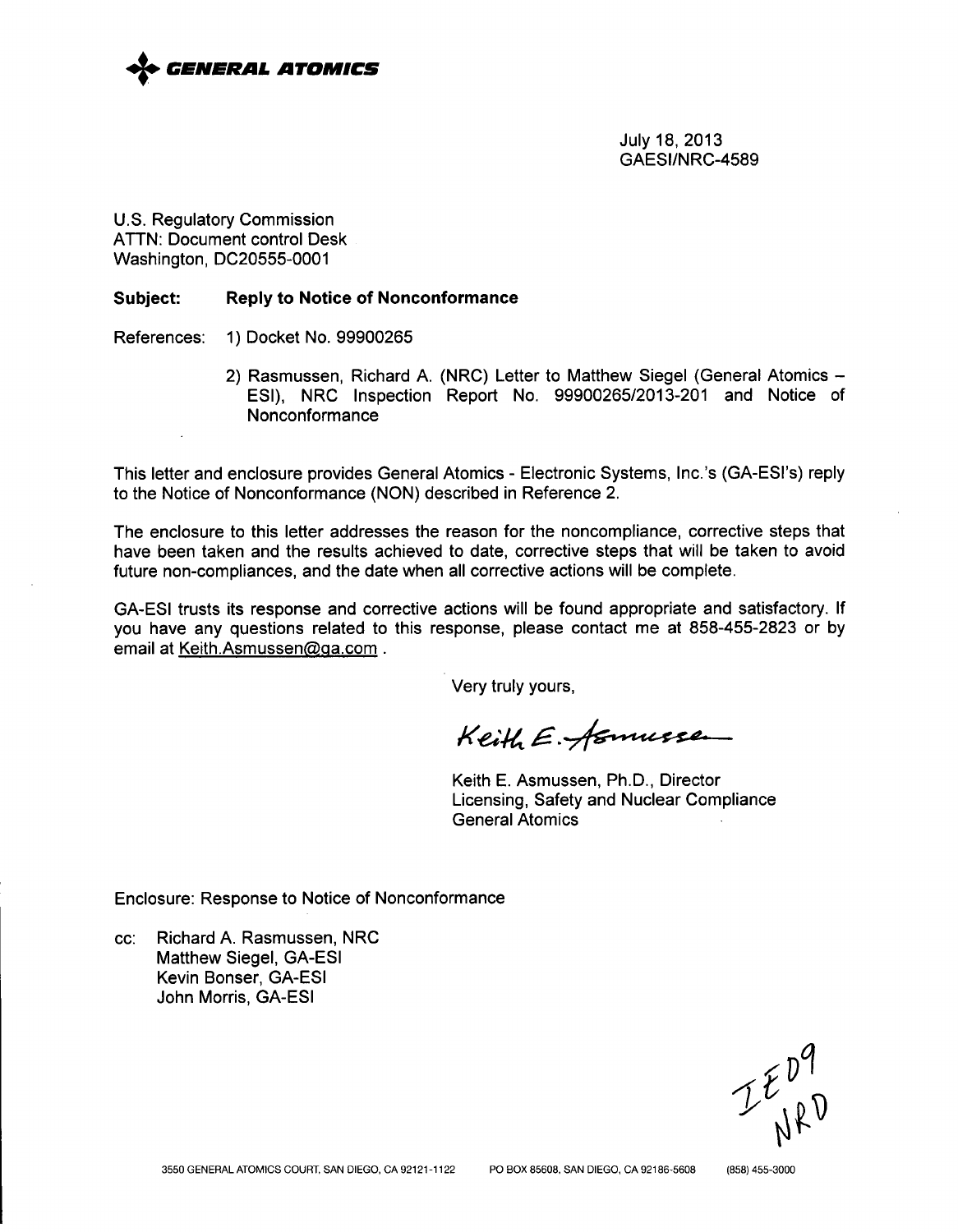### General Atomics-Electronic Systems, Inc.'s Reply to Notice of Nonconformance No: **99900265/2013-201-01**

Text from the Nuclear Regulatory Commission Inspection Report No. 99900265/2013-201 and Notice of Nonconformance will appear in *italics* within the body of this response.

### Noncompliance Statement

*"Based on the results of a U.S. Nuclear Regulatory Commission (NRC) inspection conducted at the General Atomics Electronic Systems, Inc. (GA-ESI) facility in San Diego, CA, on May 13-16, 2013, certain activities were not conducted in accordance with NRC requirements that NRC licensees contractually imposed on GA-ESI:*

*A. Criterion Ill, "Design Control," of Appendix B, "Quality Assurance Criteria for Nuclear Power Plants and Fuel Reprocessing Plants," to Title 10 of the Code of Federal Regulations (10 CFR) Part 50, "Domestic Licensing of Production and Utilization Facilities,* " *states, in part, "measures shall also be established for the selection and review for suitability of application of materials, parts, equipment, and processes that are essential to the safety-related functions of the structures, systems, and components."*

*General Atomics procedure* OP-7.3-240, *"Safety-Related Commercial Grade Item Parts Acceptance," Rev L, dated January 3, 2013, Section 4.a, states, in part, that the critical characteristics shall be verified by a documented critical characteristics acceptance plan (CCAP) or checklist. It shall include:*

- *1. Tests and inspections to be performed according to CCAP*
- *2. Test methods and inspection techniques to be used*
- *3. Acceptance criteria previously derived from the technical evaluation*
- *4. Documentation requirements for inspection and test results*

*The documentation as a result of the tests and inspections shall become part of the documentation package that is stored with the purchase order.*

*Contrary to the above, as of May 16, 2013, NRC staff identified two examples where GA-ESI failed to establish adequate measures for the selection and review for suitability of application of materials, parts, equipment, and processes that are essential to the safety-related functions of the structures, systems, and components. Specifically:*

- 1. *GA-ESI procured commercial grade items for use in safety-related applications without verifying the functional critical characteristic of the radioiodine cartridge filter to demonstrate that it can collect particulates from an air sample.*
- *2. GA-ESI's Amphenol connector documentation did not provide technical justification for the acceptance criteria for the critical characteristics regarding material composition. "*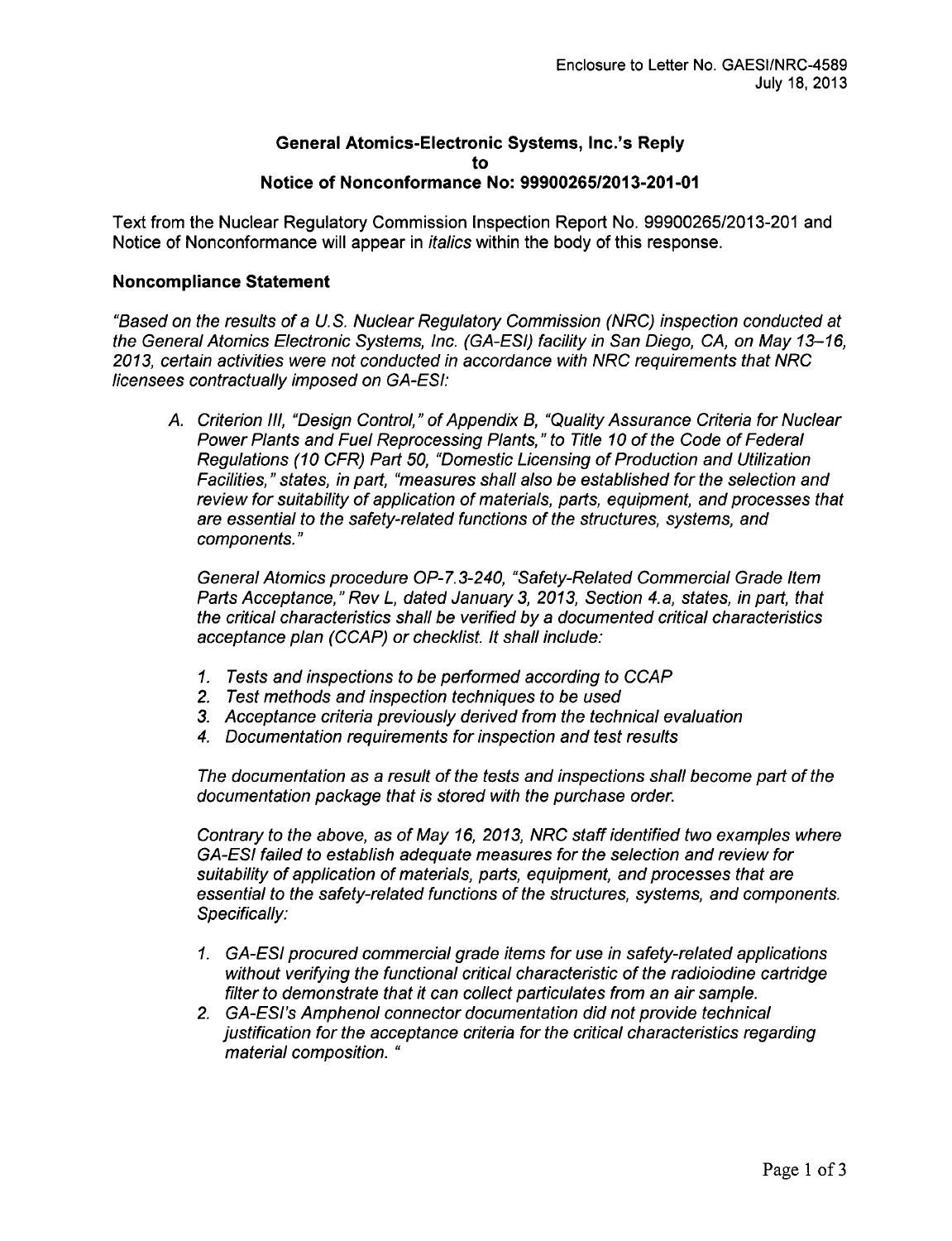# The reason for the noncompliance, or if contested, the basis for disputing the noncompliance

Per NQA-1, Part II, Sub-Part 2.14, Commercial Grade Dedication (CGD) requires technical evaluations and identification of Critical Characteristics important to design, material, and performance characteristics of a commercial grade item or service that, once verified, will provide reasonable assurance that the item or service will perform its intended safety function. Contrary to this requirement, two of six instances reviewed had insufficient technical evaluations, which lead to incorrect or lacking basis for identification of critical characteristics and verification by documented critical characteristics acceptance plans. Specifically:

1. Hi-Q filter PN 50015405-001 did not specify flow requirement and efficiency of the filter as a critical characteristic, and

2. Amphenol Connector PN 50004269-001 had unnecessarily identified critical characteristics that did not apply to the safety related function of the component.

The insufficient technical evaluation was due to a broad interpretation of the safety related function of the entire RMS unit to determine the critical characteristics of the individual component versus a technical evaluation of how the particular component contributes to overall safety related function of the RMS unit. When the original technical evaluations performed on the items listed above were conducted, almost 20 years ago, an application of a broad technical evaluation of overall safety related function of RMS unit lead to partial or insufficient verification of critical characteristics in the acceptance plans.

## The corrective steps that have been taken and the results achieved

Critical Characteristic Acceptance Plan (CCAP) 50015405-001 (Radioiodine Filter) & 50004269- 001 (Connector) were re-evaluated by Engineering and Quality Assurance with the following changes made to the CCAPs:

CCAP-50015405-001 Radioiodine Filter was found to lack verification of its efficiency. All orders have been required to have a Radioiodine Penetration/Efficiency Test Report from the supplier for each lot sampled. The CCAP evaluation now incorporates verification against the test report of the now established minimum efficiency for the filter (Greater than or equal to 95% efficiency and less than or equal to 1 in. Hg Pressure Drop at 2SCFM).

A review of all past purchase orders for the Radioiodine Filter (PN 50015405-001) verified that every lot of filters met the minimum requirement of greater than or equal to 95% efficiency and less than or equal to **1** in. Hg Pressure Drop at 2SCFM. Past dedications of the filter did not stipulate the minimum efficiency since engineering performed a review of the certified test documentation provided by the supplier and performed calculations to determine acceptability of the filters using the specific efficiency on every lot of filters procured prior to use in a RMS unit provided to the customer.

CCAP-50004269-001 Connector was found to have defined unnecessary characteristics of the visual material inspection of the body and insulation. The intent of the inspection was to ensure